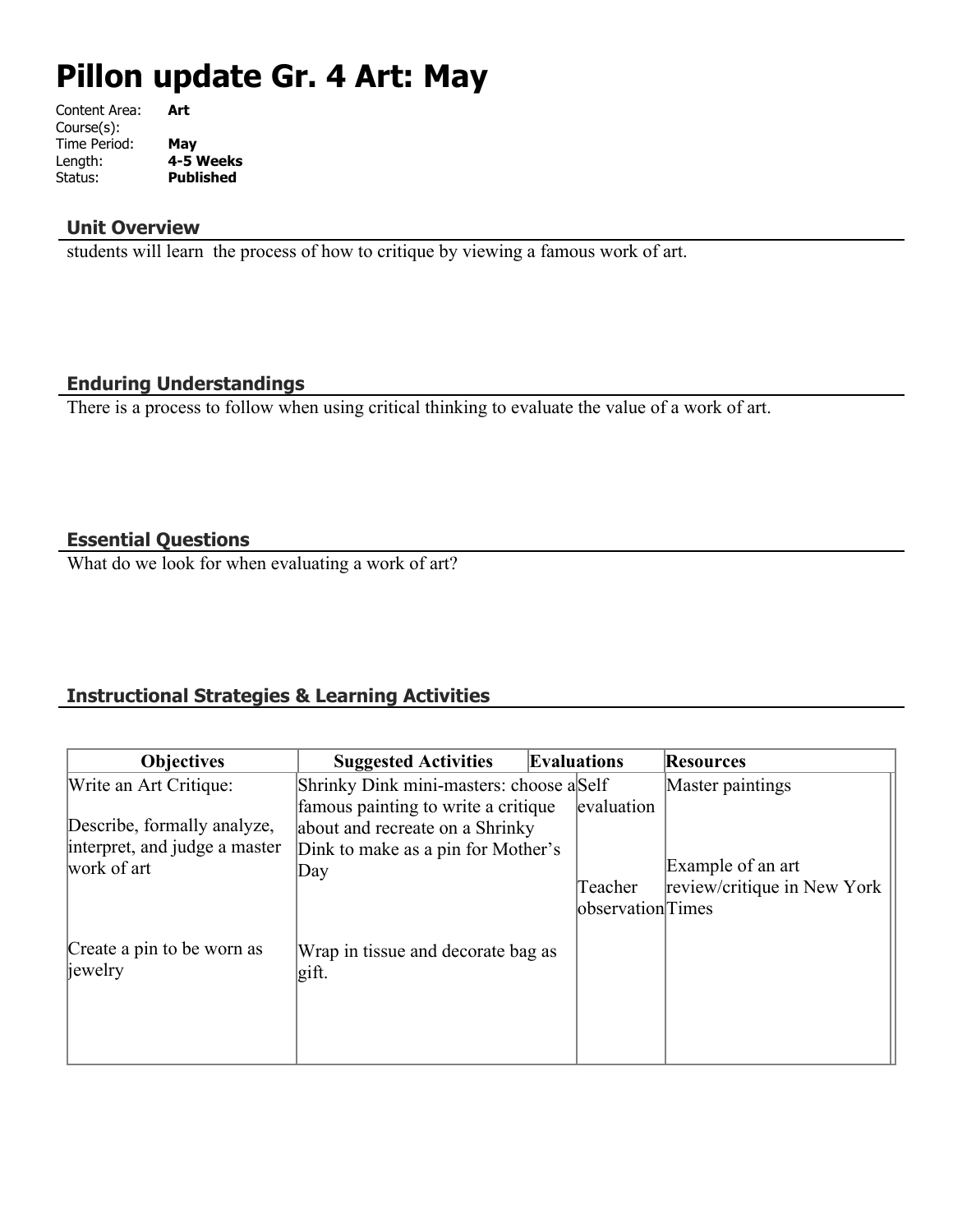# **Integration of Career Readiness, Life Literacies and Key Skills**

Students will explore the career of an art critic.

| CRP.K-12.CRP2        | Apply appropriate academic and technical skills.                                                                                      |
|----------------------|---------------------------------------------------------------------------------------------------------------------------------------|
| <b>CRP.K-12.CRP5</b> | Consider the environmental, social and economic impacts of decisions.                                                                 |
| CRP.K-12.CRP4        | Communicate clearly and effectively and with reason.                                                                                  |
| CAEP.9.2.4.A.3       | Investigate both traditional and nontraditional careers and relate information to personal<br>likes and dislikes.                     |
| CRP.K-12.CRP9        | Model integrity, ethical leadership and effective management.                                                                         |
| CRP.K-12.CRP8        | Utilize critical thinking to make sense of problems and persevere in solving them.                                                    |
| CAEP.9.2.4.A.1       | Identify reasons why people work, different types of work, and how work can help a<br>person achieve personal and professional goals. |
| CRP.K-12.CRP1        | Act as a responsible and contributing citizen and employee.                                                                           |
| CRP.K-12.CRP6        | Demonstrate creativity and innovation.                                                                                                |
|                      |                                                                                                                                       |

## **Technology and Design Integration**

Students will identify an artist with whom they feel a connection to his or her work. Use technology to research that artist and meaning behind the work.

| TECH.8.1.5.A.CS1    | Understand and use technology systems                                                                                                                                                                                                                                                   |
|---------------------|-----------------------------------------------------------------------------------------------------------------------------------------------------------------------------------------------------------------------------------------------------------------------------------------|
| TECH.8.1.5.E.CS3    | Evaluate and select information sources and digital tools based on the appropriateness for<br>specific tasks.                                                                                                                                                                           |
| <b>TECH.8.1.5.F</b> | Critical thinking, problem solving, and decision making: Students use critical thinking skills<br>to plan and conduct research, manage projects, solve problems, and make informed<br>decisions using appropriate digital tools and resources.                                          |
| TECH.8.1.5.E.CS1    | Plan strategies to guide inquiry.                                                                                                                                                                                                                                                       |
| TECH.8.1.5.A.1      | Select and use the appropriate digital tools and resources to accomplish a variety of tasks<br>including solving problems.                                                                                                                                                              |
| TECH.8.1.5.D.CS1    | Advocate and practice safe, legal, and responsible use of information and technology.                                                                                                                                                                                                   |
| VIS.4.VA:Cr1.1.EQ   | What conditions, attitudes, and behaviors support creativity and innovative thinking?<br>What factors prevent or encourage people to take creative risks? How does collaboration<br>expand the creative process?                                                                        |
| VIS.4.VA:Cr1.2.EQ   | How does knowing the contexts histories, and traditions of art forms help us create works<br>of art and design? Why do artists follow or break from established traditions? How do<br>artists determine what resources and criteria are needed to formulate artistic<br>investigations? |
| VIS.4.VA:Cr3.1.EU   | Artist and designers develop excellence through practice and constructive critique,<br>reflecting on, revising, and refining work over time.                                                                                                                                            |
| VIS.4.VA:Pr5.1.EQ   | What methods and processes are considered when preparing artwork for presentation or<br>preservation? How does refining artwork affect its meaning to the viewer? What criteria<br>are considered when selecting work for presentation, a portfolio, or a collection?                   |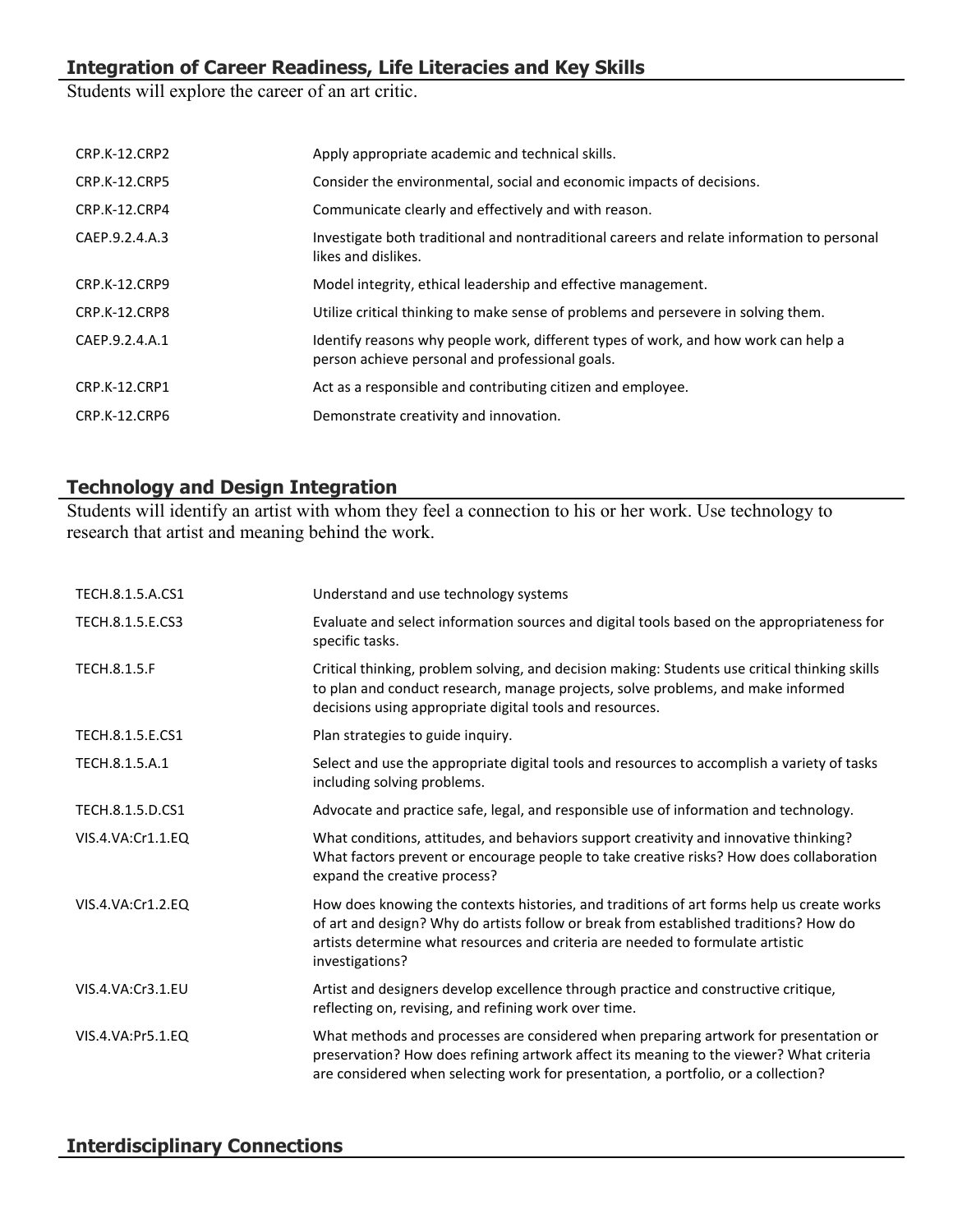| LA.W.4.1  | Write opinion pieces on topics or texts, supporting a point of view with reasons and<br>information.                                                                                                                     |
|-----------|--------------------------------------------------------------------------------------------------------------------------------------------------------------------------------------------------------------------------|
| LA.SL.4.1 | Engage effectively in a range of collaborative discussions (one-on-one, in groups, and<br>teacher-led) with diverse partners on grade 4 topics and texts, building on others' ideas<br>and expressing their own clearly. |
| LA.L.4.1  | Demonstrate command of the conventions of standard English grammar and usage when<br>writing or speaking.                                                                                                                |

## **Differentiation**

- Understand that gifted students, just like all students, come to school to learn and be challenged.
- Pre-assess your students. Find out their areas of strength as well as those areas you may need to address before students move on.
- Consider grouping gifted students together for at least part of the school day.
- Plan for differentiation. Consider pre-assessments, extension activities, and compacting the curriculum.
- Use phrases like "You've shown you don't need more practice" or "You need more practice" instead of words like "qualify" or "eligible" when referring to extension work.
- Encourage high-ability students to take on challenges. Because they're often used to getting good grades, gifted students may be risk averse.

#### **Definitions of Differentiation Components**:

- $\circ$  Content the specific information that is to be taught in the lesson/unit/course of instruction.
- o Process how the student will acquire the content information.
- o Product how the student will demonstrate understanding of the content.
- o Learning Environment the environment where learning is taking place including physical location and/or student grouping

#### **Differentiation occurring in this unit:**

Students will be encouraged to improve and challenge thier art skills as they proceed.

Simpler instructions and tasks will be assigned for struggling students

#### For Gifted:

Encourage students to explore concepts in depth and encourage independent studies or investigations. Use thematic instruction to connect learning across the curriculum. Encourage creative expression and thinking by allowing students to choose how to approach a problem or assignment. Expand students' time for free reading. Invite students to explore different points of view on a topic of study and compare the two. Provide learning centers where students are in charge of their learning. Brainstorm with gifted children on what types of projects they would like to explore to extend what they're learning in the classroom. Determine where students' interests lie and capitalize on their inquisitiveness. Refrain from having them complete more work in the same manner. Employ differentiated curriculum to keep interest high. Avoid drill and practice activities. Ask students' higher level questions that require students to look into causes, experiences, and facts to draw a conclusion or make connections to other areas of learning. If possible, compact curriculum to allow gifted students to move more quickly through the material. Encourage students to make transformations- use a common task or item in a different way. From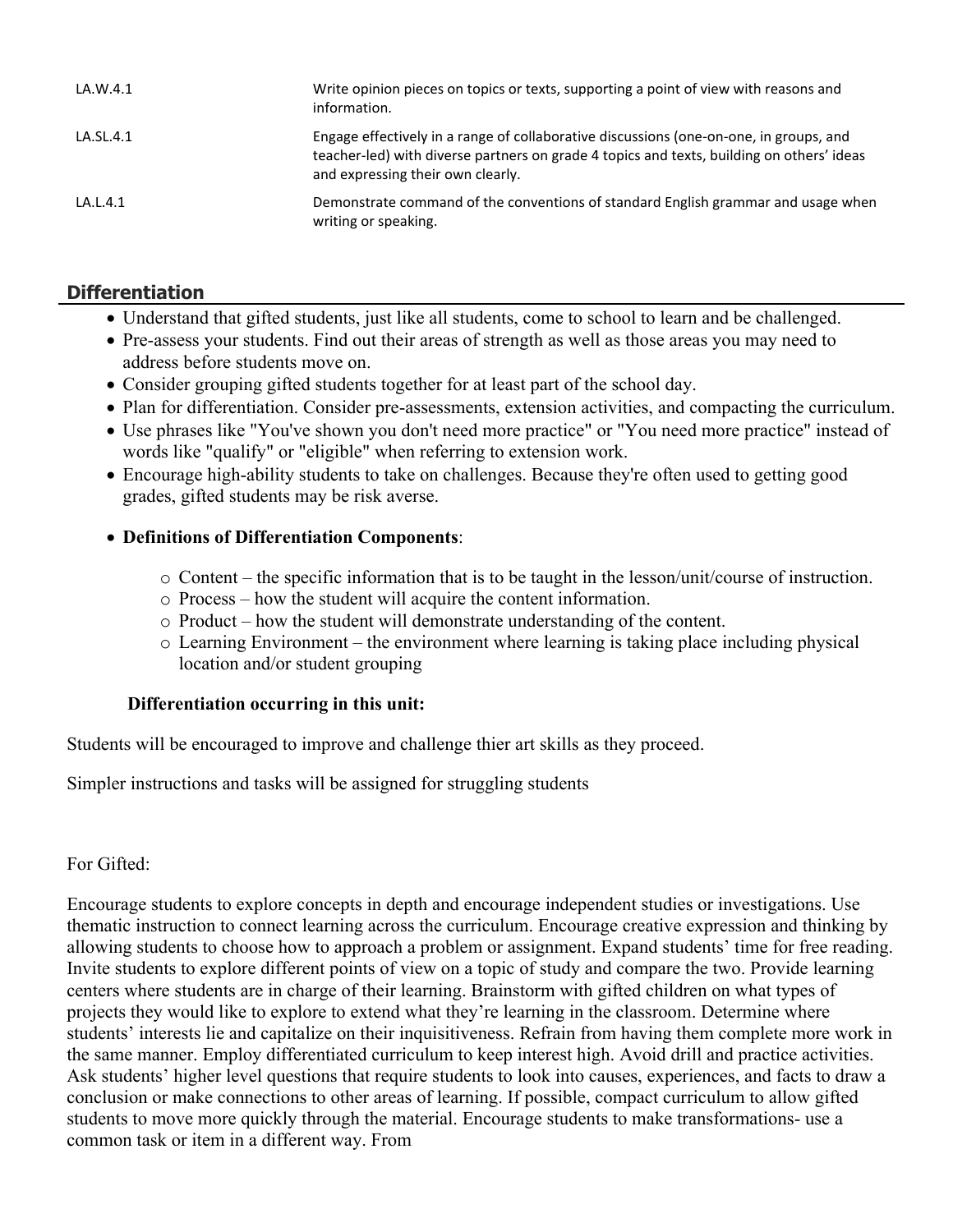## **Modifications & Accommodations**

Individual IEP's and 504 accommodations will be utilized.

Refer to QSAC EXCEL SMALL SPED ACCOMMOCATIONS spreadsheet in this discipline.

#### **Modifications and Accommodations used in this unit:**

#### **Benchmark Assessments**

**Benchmark Assessments** are given periodically (e.g., at the end of every quarter or as frequently as once per month) throughout a school year to establish baseline achievement data and measure progress toward a standard or set of academic standards and goals.

#### **Schoolwide Benchmark assessments:**

Aimsweb benchmarks 3X a year

Linkit Benchmarks 3X a year

DRA

## **Additional Benchmarks used in this unit:**

Rubrics on final research project

#### **Formative Assessments**

Assessment allows both instructor and student to monitor progress towards achieving learning objectives, and can be approached in a variety of ways. **Formative assessment** refers to tools that identify misconceptions, struggles, and learning gaps along the way and assess how to close those gaps. It includes effective tools for helping to shape learning, and can even bolster students' abilities to take ownership of their learning when they understand that the goal is to improve learning, not apply final marks (Trumbull and Lash, 2013). It can include students assessing themselves, peers, or even the instructor, through writing, quizzes, conversation, and more. In short, formative assessment occurs throughout a class or course, and seeks to improve student achievement of learning objectives through approaches that can support specific student needs (Theal and Franklin, 2010, p. 151).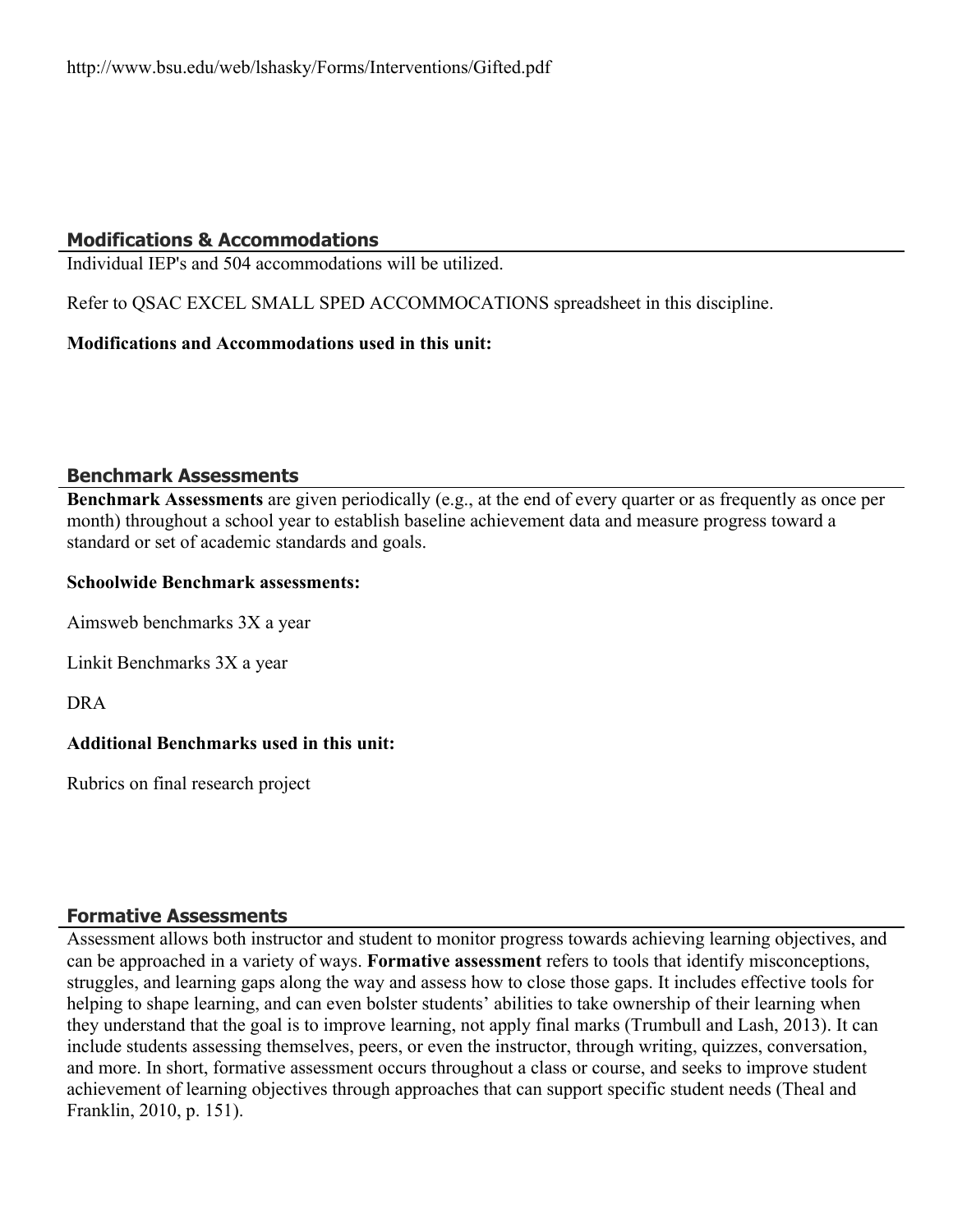#### **Formative Assessments used in this unit:**

Teacher observations during the process

Discussion

#### **Summative Assessments**

**summative assessments** evaluate student learning, knowledge, proficiency, or success at the conclusion of an instructional period, like a unit, course, or program. Summative assessments are almost always formally graded and often heavily weighted (though they do not need to be). Summative assessment can be used to great effect in conjunction and alignment with formative assessment, and instructors can consider a variety of ways to combine these approaches.

#### **Summative assessments for this unit:**

Self evaluation

Teacher observation

#### **Instructional Materials**

Master paintings

Example of an art review/critique in New York Times

Art materials as required

#### **Standards**

| VPA.1.1.5       | All students will demonstrate an understanding of the elements and principles that govern<br>the creation of works of art in dance, music, theatre, and visual art.                                          |
|-----------------|--------------------------------------------------------------------------------------------------------------------------------------------------------------------------------------------------------------|
| VPA.1.1.5.D.CS1 | Understanding the function and purpose of the elements of art and principles of design<br>assists with forming an appreciation of how art and design enhance functionality and<br>improve quality of living. |
| VPA.1.1.5.D.1   | Identify elements of art and principles of design that are evident in everyday life.                                                                                                                         |
| VPA.1.1.5.D.CS2 | The elements of art and principles of design are universal.                                                                                                                                                  |